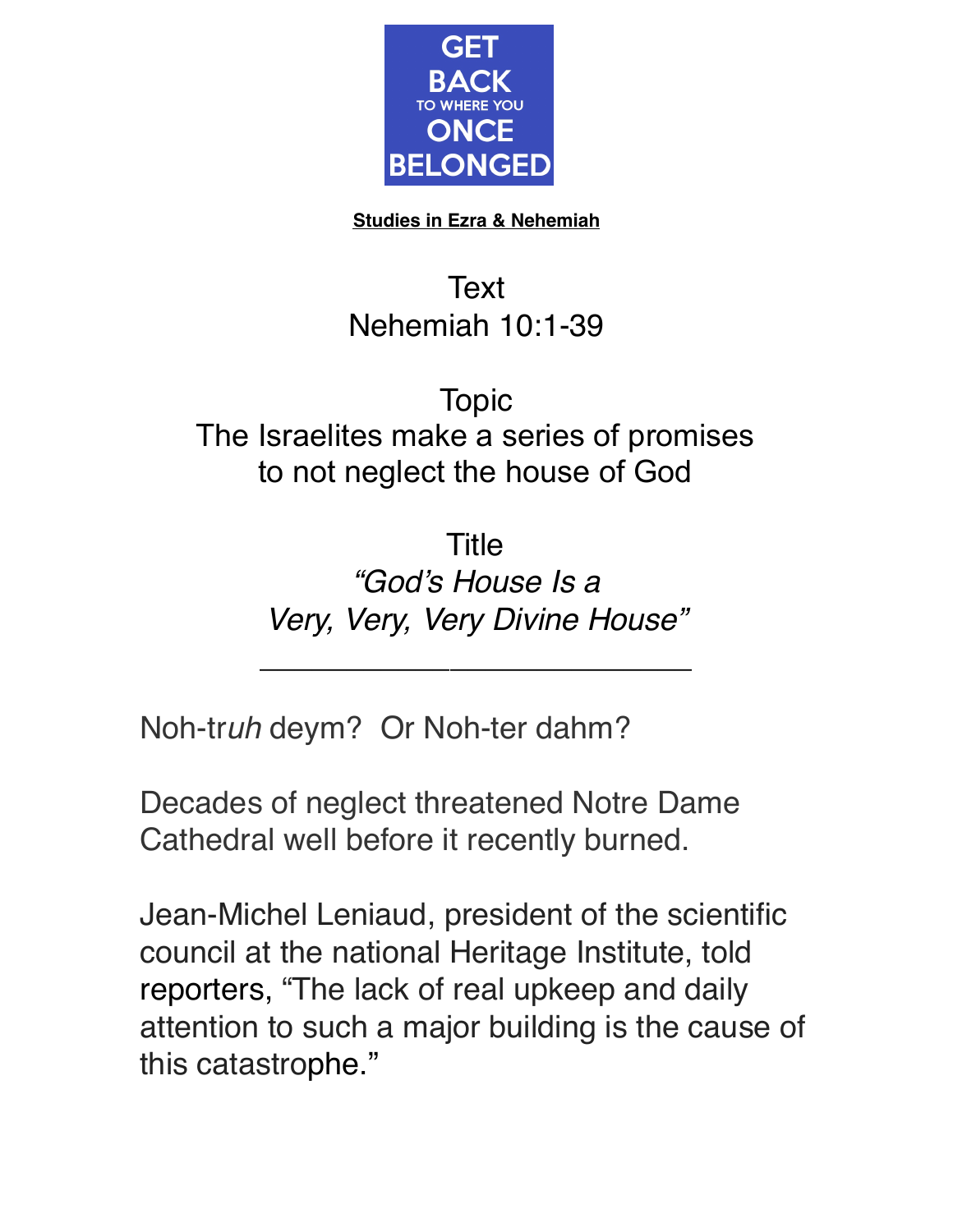A 2017 Time Magazine article on its deterioration noted, "the features of Notre Dame's famous gargoyles looked as worn away as the face of Voldemort."

**Neglect** is mentioned in the last verse of our chapter, at the end, where the Israelites promise concerning their Temple, "We will **not** neglect the house of our God."

That phrase, "the house of our God," appears eight times in the final twelve verses. The repetition suggests its application to us.

In our time, in the church age, "the house of our God," is the gathering of believers in Christ. Collectively, we are the building, the Temple, the house. We go by the name "church."

Leading up to their promise, the Israelites commit to several behaviors that would keep them from neglecting the house of their God.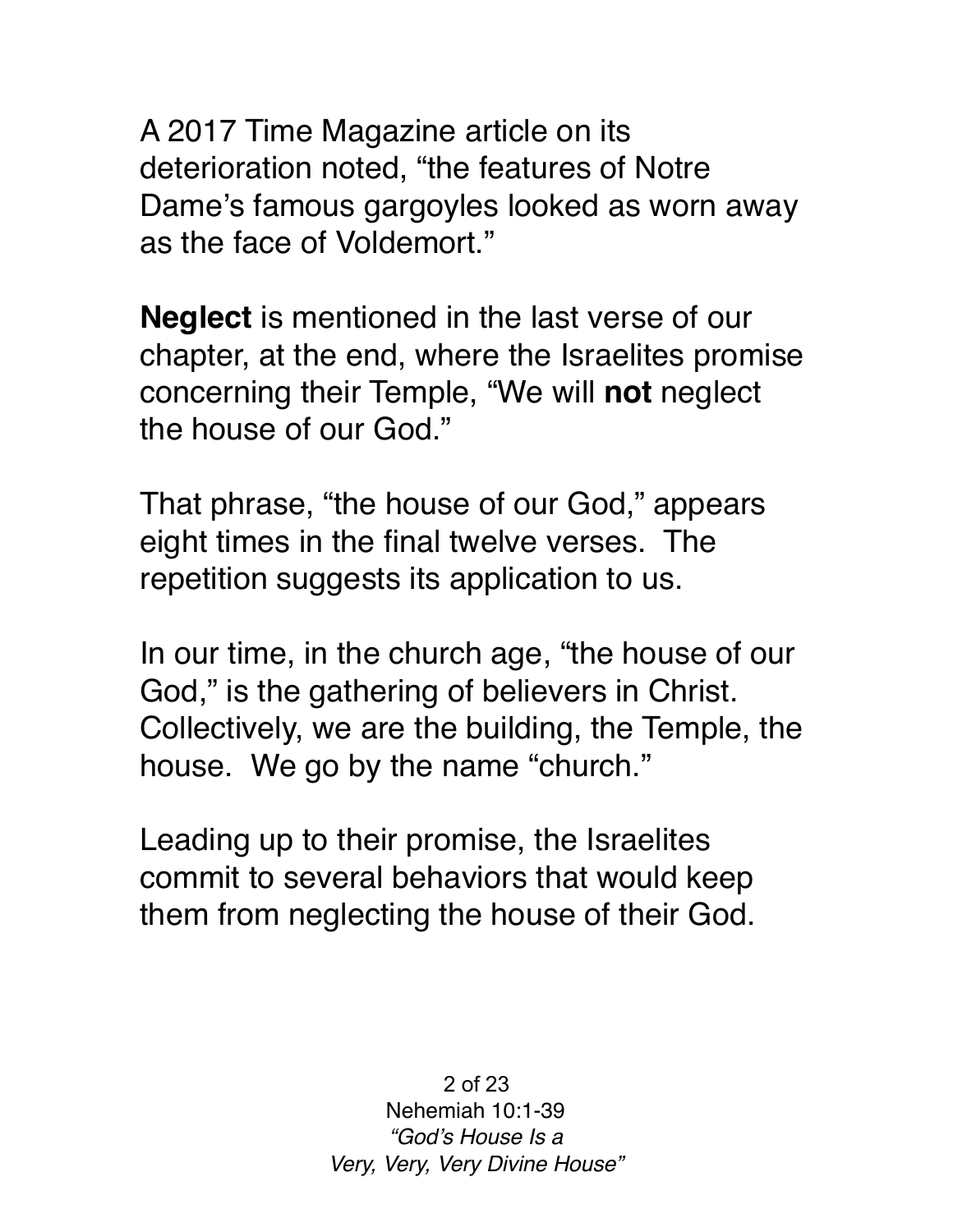I'm pretty sure none of us want to neglect the church. To that end, maybe we can glean a few things from the insights of the Israelites about how to *not* neglect.

I'll organize my comments around two points: #1 Not Neglecting Means That You Have Organization, and #2 Not Neglecting Means That You Have Obligations.

#1 Not Neglecting Means That You Have Organization (v1-27)

There are a few Christian clichés that need to die:

- 1. "When God closes a door, He opens a window." I see what they're saying; God is still leading you. But He may not open anything. He may want you right where you are until He opens the right door.
- 2. "Let go and let God." I get that we are to rest in God. But the kind of rest the Bible describes is an active discipleship, a pursuit of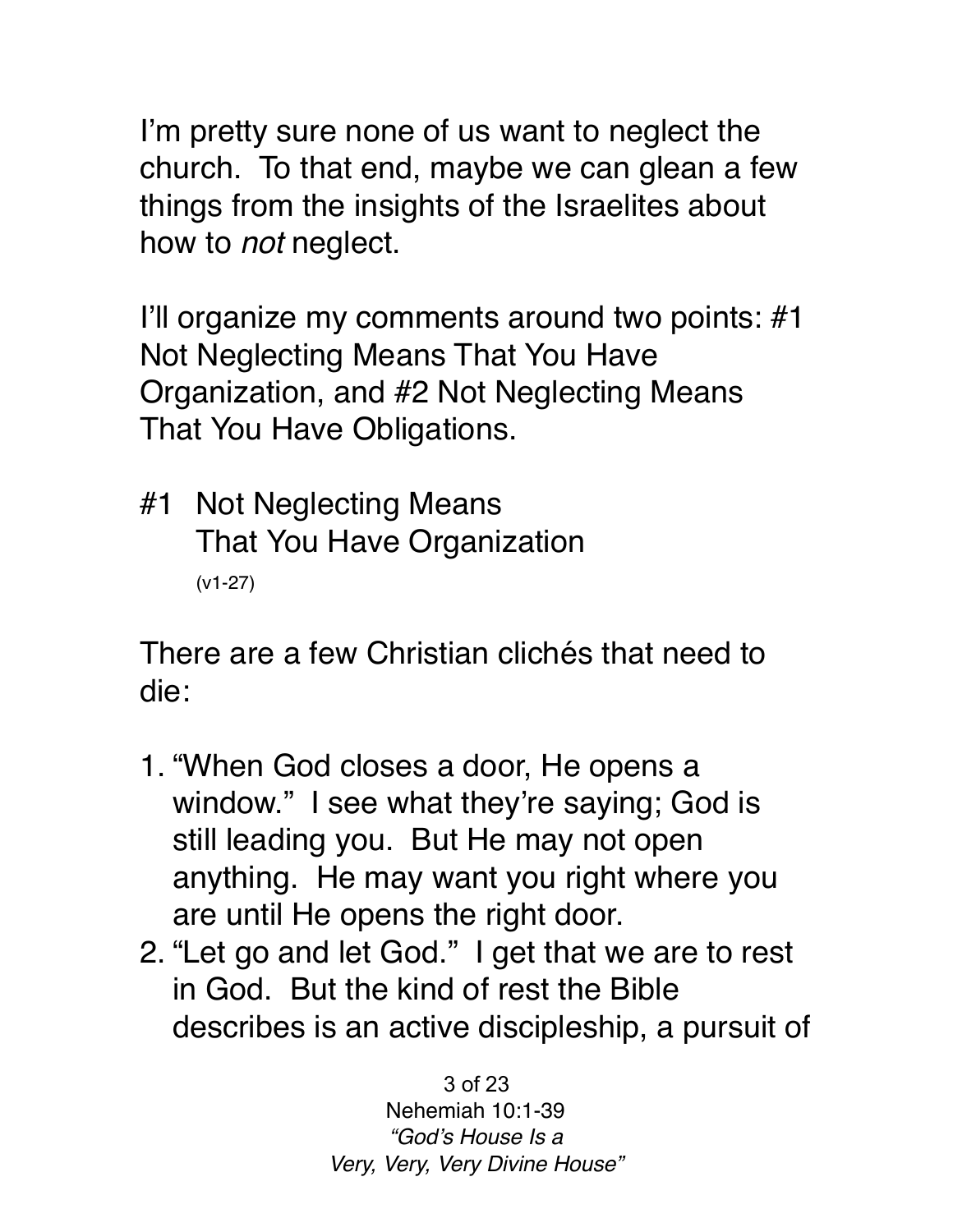holiness, a striving to win the race. It isn't lethargy.

3. "God will never give you more than you can handle." Of course He will. He does all the time. He won't give you more than He can handle, living through you, empowering you.

I'm certain that I have said one or more of these. Don't be discouraged - but do stop saying them.

Here is one more: "The church is not an *organization*, it's an *organism*." I get that. We shouldn't run the church according to a worldly model, or suggest secular principles for spiritual progress. We are, after all, compared to an organism - a living, human body - with Jesus as its head.

Guess what? **An organism is organized.** The apostle Paul recognized that the body was organized when he wrote to the Corinthians and said, "But now God has set the members, each one of them, in the body just as He pleased. (First Corinthians 12:18-21).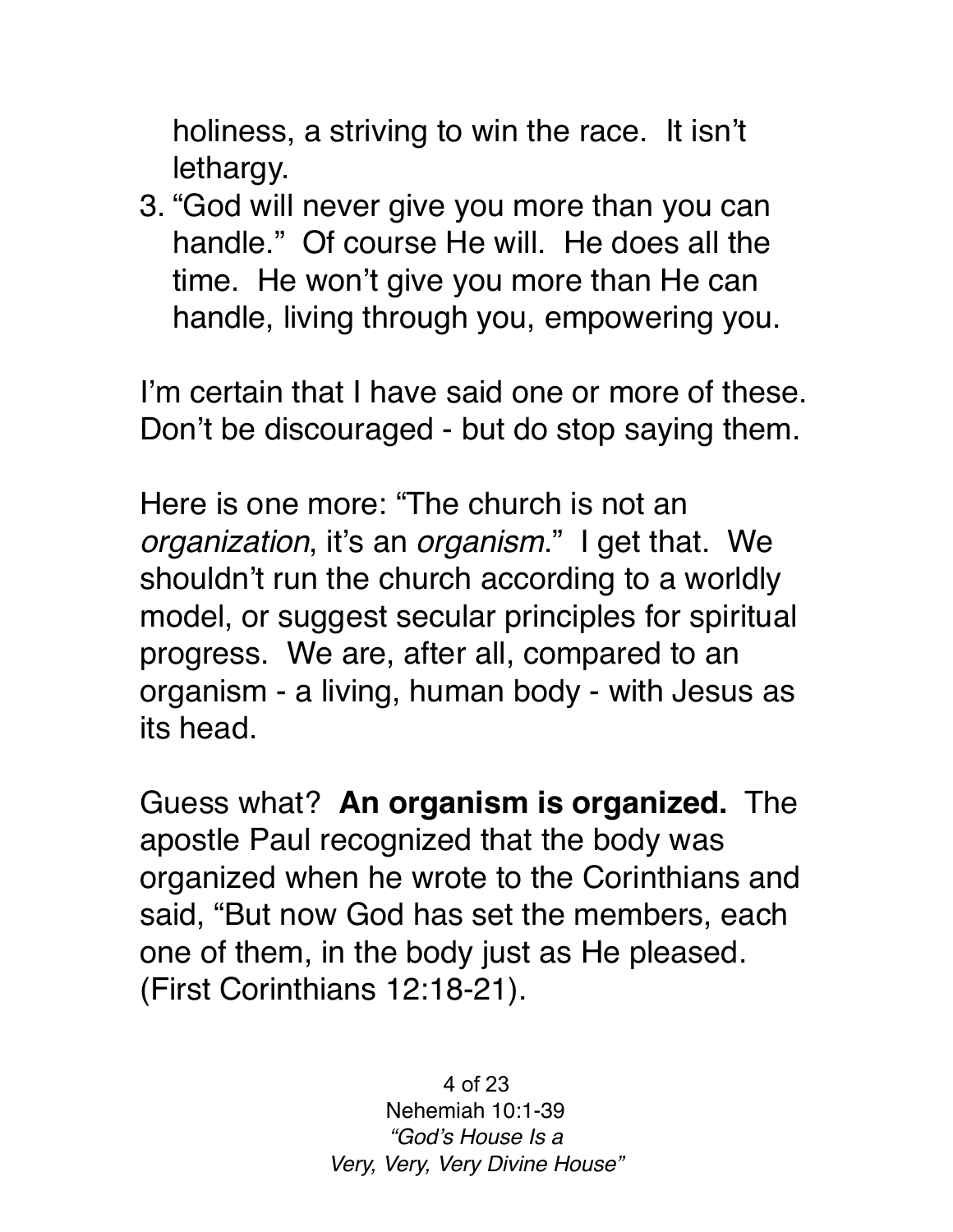It's been a while since I've watched the classic *Star Trek* pilot, "The Menagerie." If I'm recalling correctly, at the end the woman, Vina, refuses to leave. It's because her beautiful appearance was an illusion. In reality she is much older, and was left severely deformed by the crash of *Columbia.* For a moment you see her as she really is. She wasn't reassembled quite right because the Talosians had never seen a human before. They didn't know how to organize her various body parts.

Your physical body is organized, and so should the body of believers be. Let's look at the opening verses of chapter ten with an eye for organization in the church.

Neh 10:1 Now those who placed *their* seal on *the document were:* Nehemiah the governor, the son of Hacaliah, and Zedekiah,

Verse two, "And there were eighty-two other guys with difficult to pronounce Hebrew names."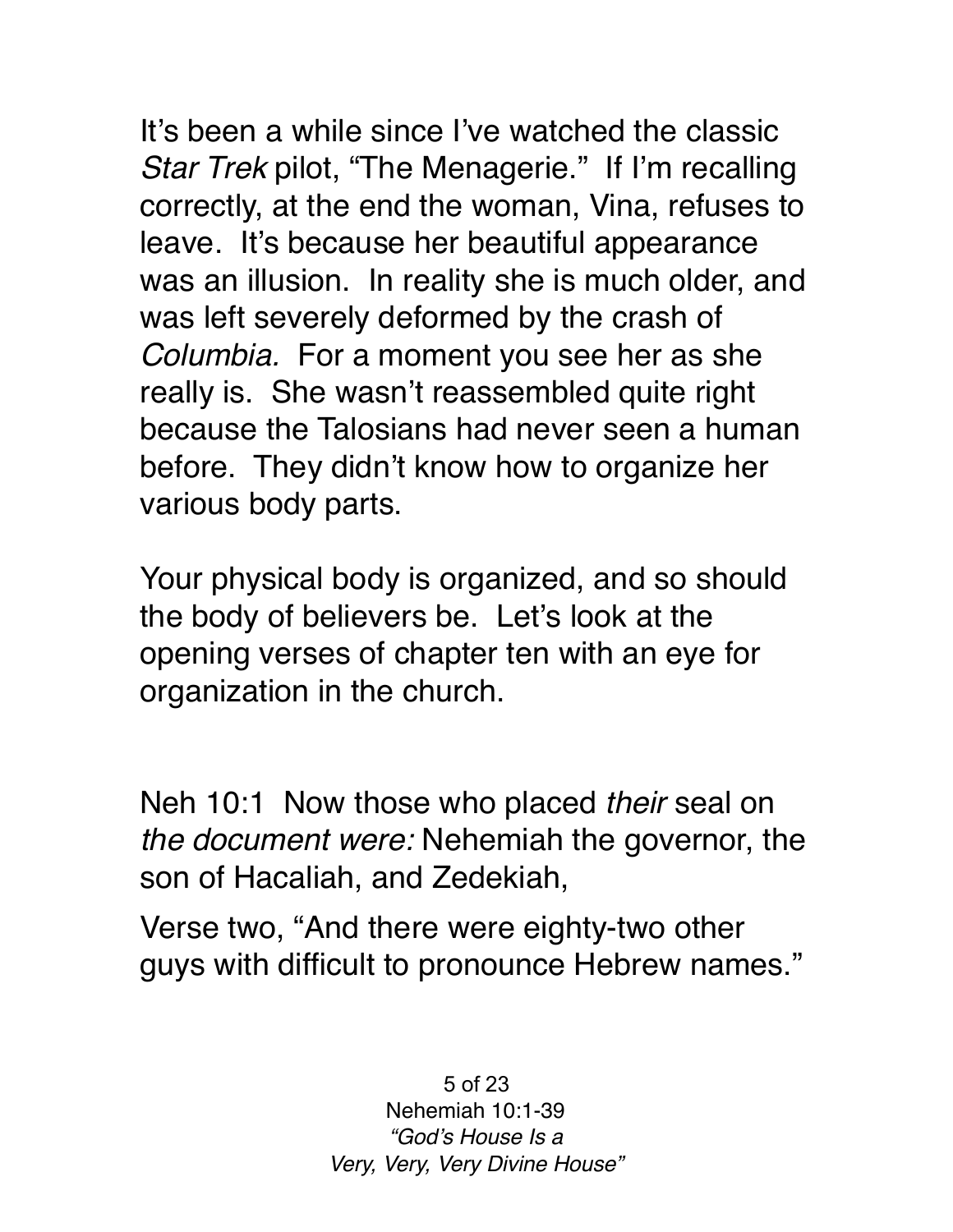There **is** something important to notice in the list. The names are organized:

- 1. In verse one, Nehemiah and Zedekiah are the civil authorities who had been placed over Israel.
- 2. We are told that the names in verses two through eight are those of priests.
- 3. Next are listed the Levites and their brethren in verses nine through thirteen.
- 4. Last but not least, they listened to a lengthy list of lineage leaders.

Israel had an organized government. More importantly, they had a very organized religion.

We went through the Book of Exodus. You remember the meticulous set-up, sacrifices, and offerings. The priests and the Levites had specific duties. They weren't free to change things.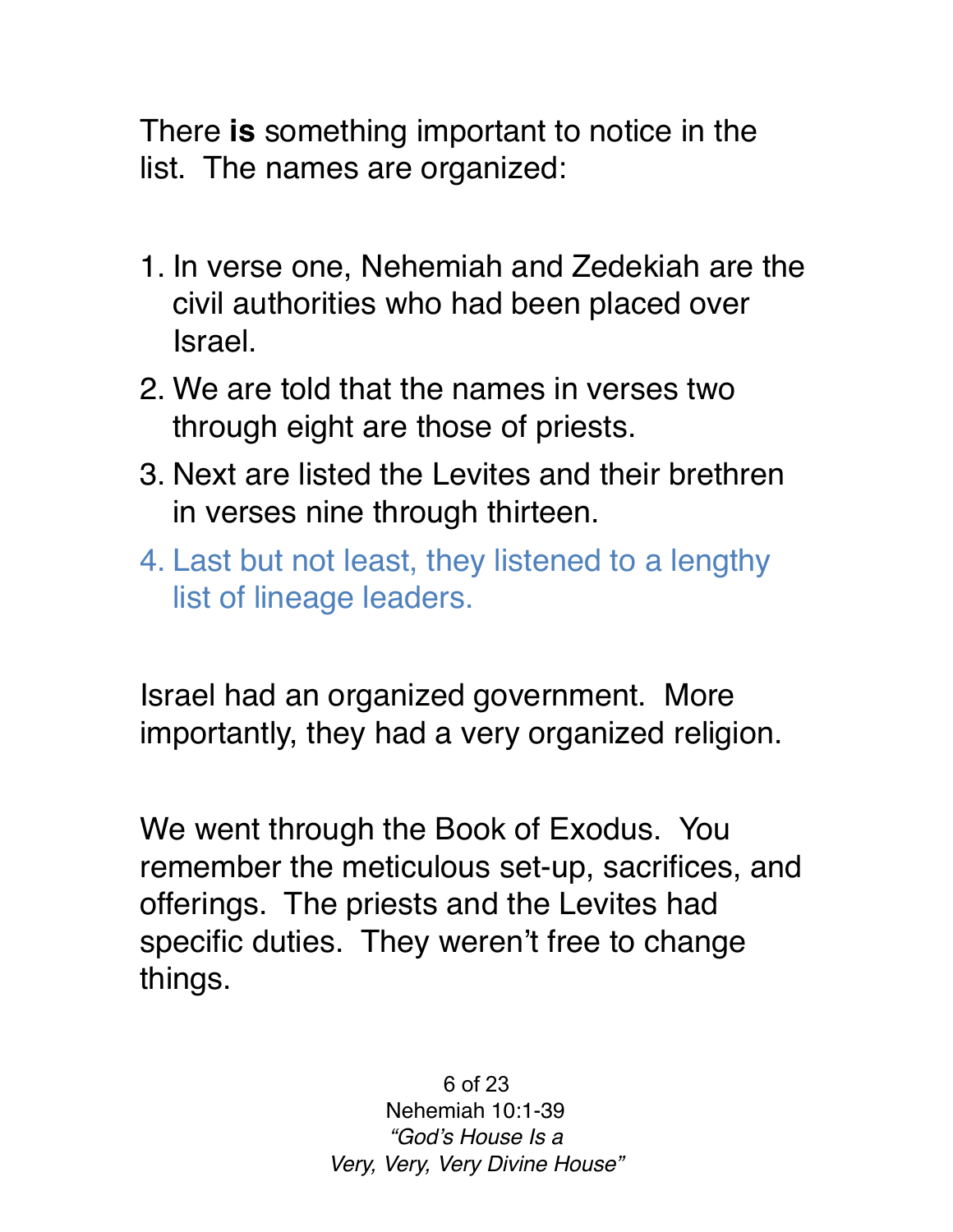The two sons of Aaron, Nadab and Abihu, found that out when they offered what the Bible calls "strange fire" on the altar. Fire came from God and consumed them.

A worshipper didn't just walk in and do as he pleased. There were procedures; there was organization.

Read through the New Testament and the only conclusion you can honestly come to is that Jesus has called believers out from the world to meet together as His body in local assemblies. For example: Everywhere the apostle Paul went on his missionary journeys, he established churches. He preached Christ, and Him crucified, but he didn't leave converts to do as they pleased. He organized them under gifted leaders - pastors, teachers, elders, deacons.

I'm not going to talk about the various biblical forms of church government.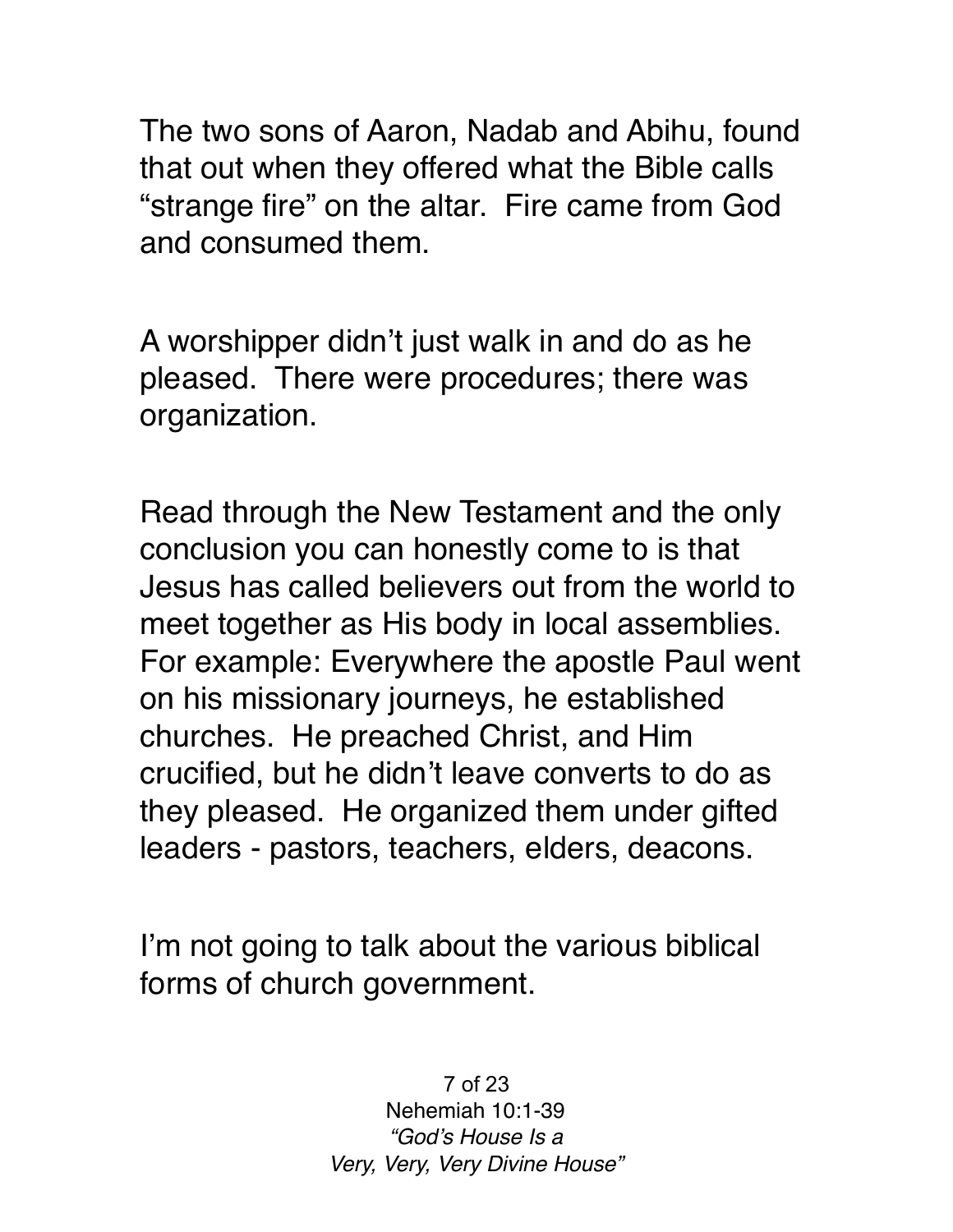You can biblically argue for at least three. In practice if not philosophy, most churches end up with elements of them all.

I will say this: Whatever form of church government a local church adopts is not as critical as the men in leadership being committed to keeping the unity of the Spirit in the bond of peace. They must work together in love, not law.

It's enough for today to recognize that the believers of the church age are organized as local assemblies.

This isn't news to you. What might be news is what is being called the "house church movement." The proponents believe small churches were a deliberate apostolic pattern in the first century, and that they were intended by Jesus. Listen to this bold statement by a house church proponent: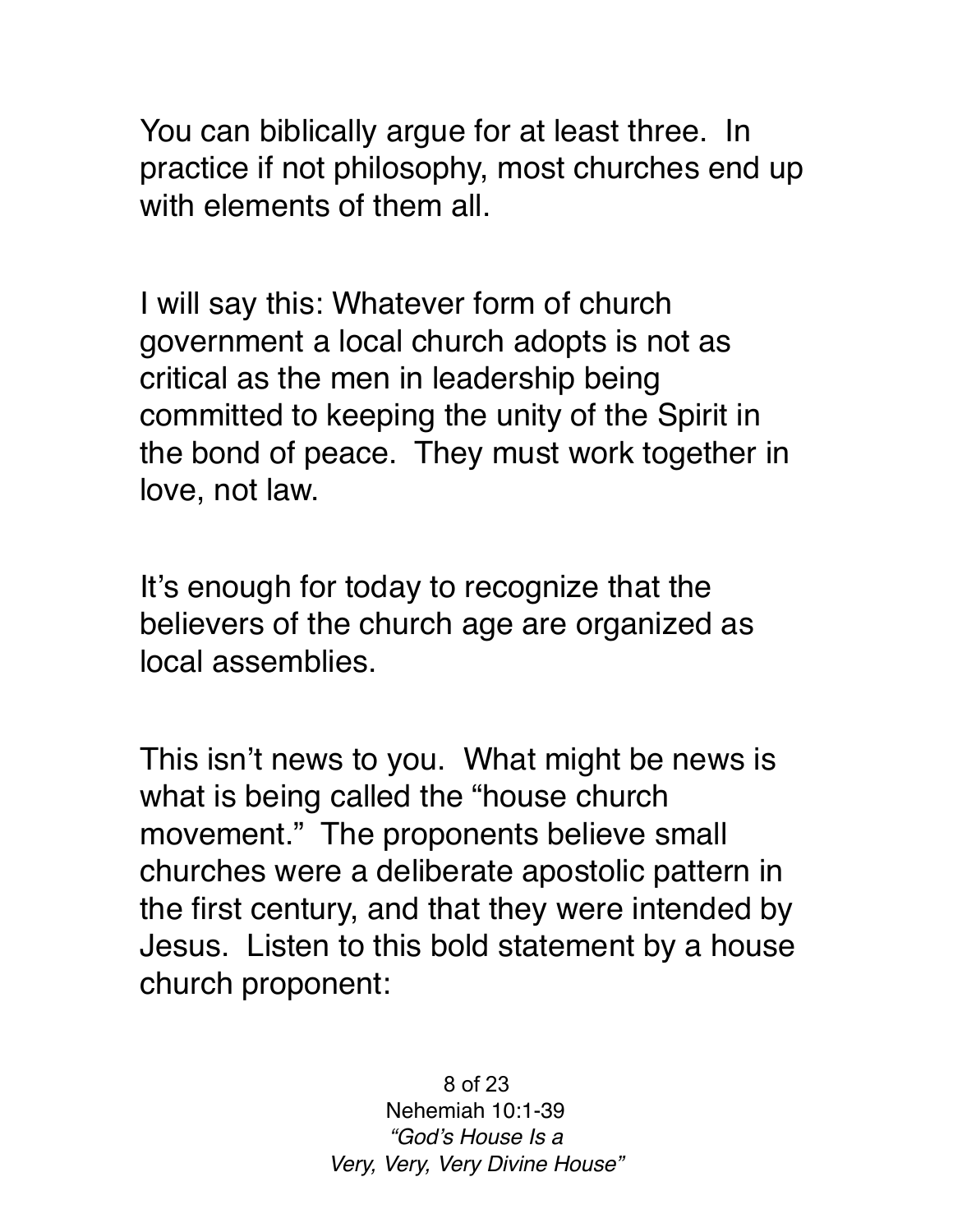A largely hidden, yet growing phenomenon is changing the face of Christianity in the West and profoundly affecting the way in which Christians are choosing to practice their faith. Disillusioned by the lack of New Testament realities, abusive authority, and the spreading apostasy within large segments of institutionalized Christianity, thousands of Christians across America, Australia, Canada, New Zealand and the United Kingdom are gathering in homes to study the Scriptures together, pray, share the Lord's Supper and experience the fellowship and simplicity of first century Christianity.

In their way of thinking, there should be no mega-churches, and a church like ours ought to be at least 10-20 house churches.

Francis Chan is now a house church guy. In his most recent book he says, "God wants meaningful interactions when we gather. For this reason, we keep our churches small (ten to twenty people) meeting in homes to create a family atmosphere."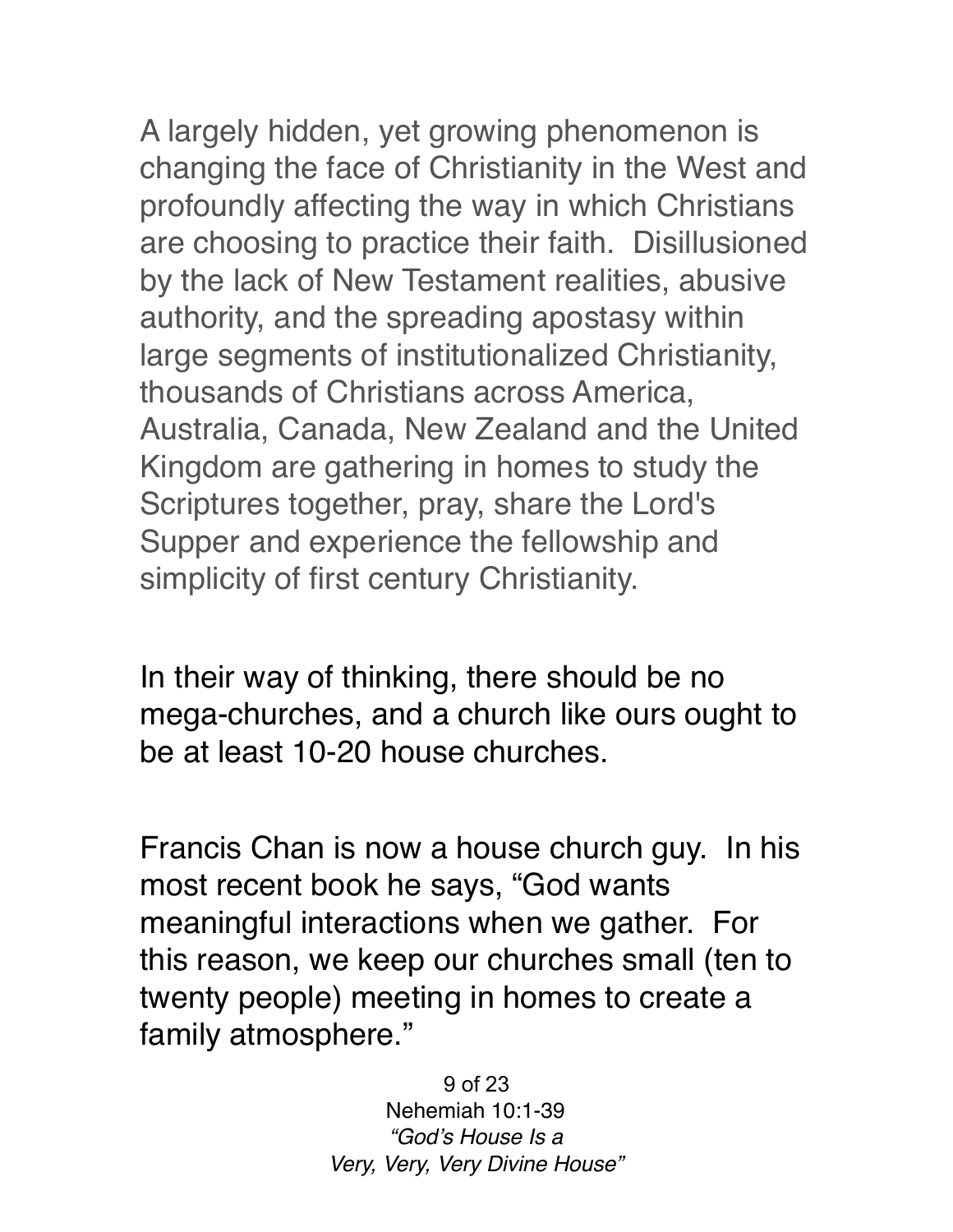It's true, the first century believers *did* meet in homes. **Except when they didn't:**

- In Ephesus, the apostle Paul met for two years in the school of Tyranus (Acts 19).
- When correcting the Corinthians about their behavior at the Lord's Supper, one of the things Paul said was, "Do you not have houses to eat and drink in?" (First Corinthians 11:22). *They were gathering someplace other than a house to celebrate the Lord's Supper.*

The first century church didn't only meet in homes. You'll find no instruction about its maximum size. In fact, the very first, first century church cancels out the house church movement:

1. First - The disciples in the upper room numbered 120, and that's way too many for the house church crowd.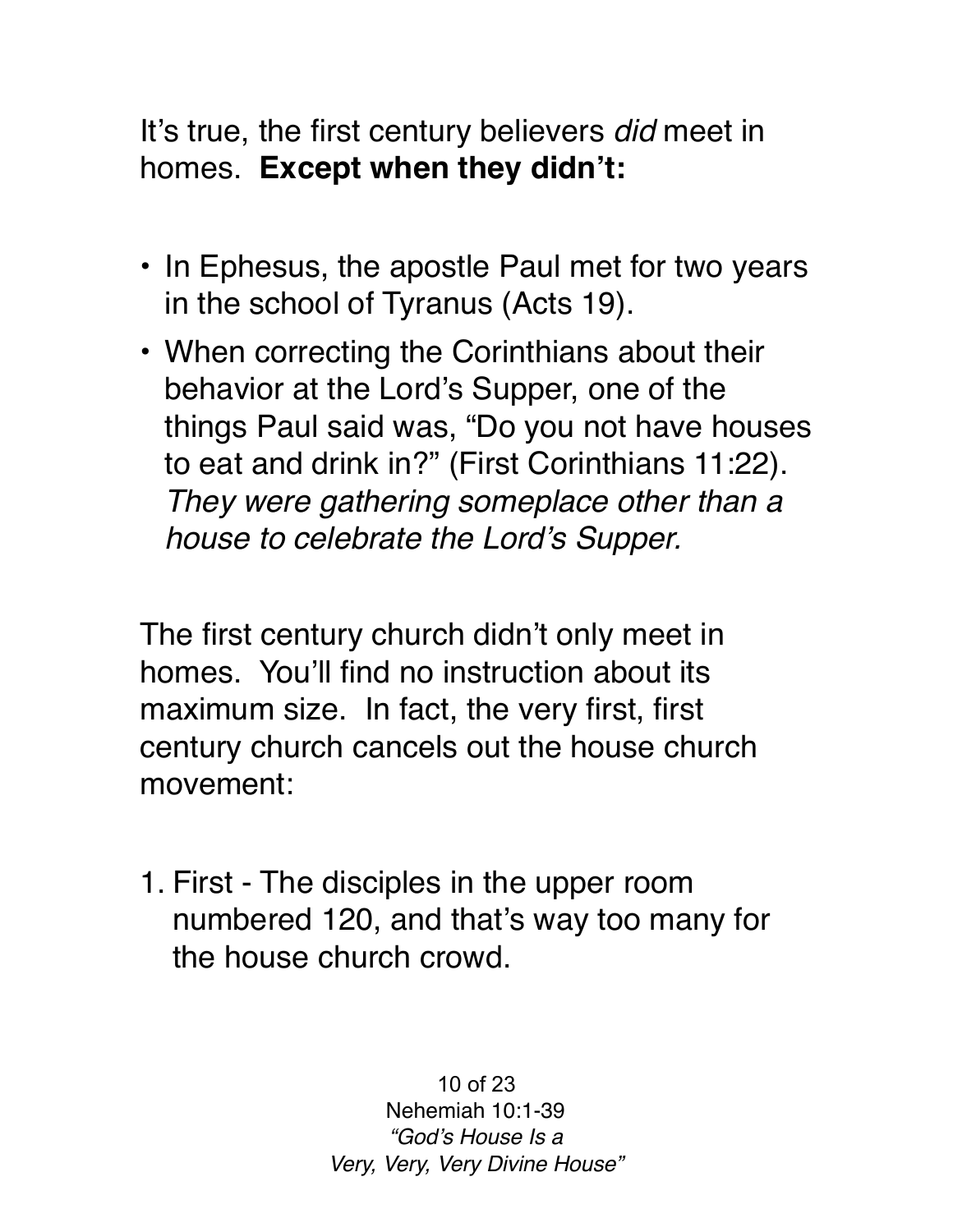2. Second - After Peter preached to the crowd at the Temple, they were an instant megachurch.

BTW - You'll also find that, whether house churches or not, the first century churches had a plethora of problems. We should model ourselves after them only to the extent they followed the teachings of the prophets and apostles.

The important thing is to follow the Lord's leading, and apply the organization of the New Testament. I've told you before that a church ought to have a story of how and why it was established. Or I should say, you should be able to ask how or why the fellowship was established.

**The** church isn't, as some pejoratively say, "organized religion." The church is an organism, comprised of living believers, organized by Jesus as Head of His body.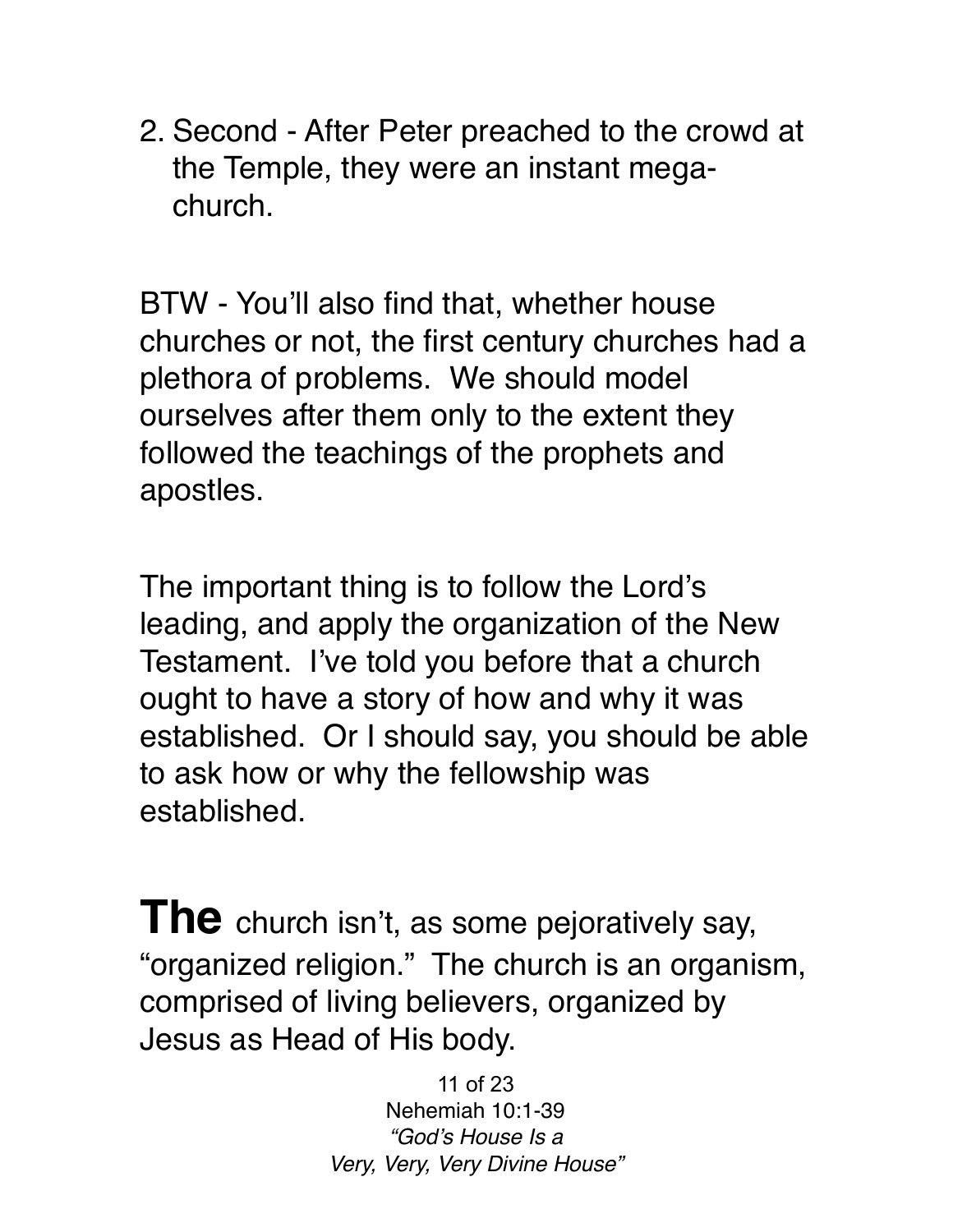Not neglecting it requires that you have significant contact with a local fellowship with biblically organized leadership.

#2 Not Neglecting Means That You Have Obligations (v28-39)

Obligations. Obligated. Obligatory. I don't like the sound of that at all. Sounds like legalism.

"Much obliged." That's better. We use it when we are grateful for someone's assistance.

I approach the obligations that the Israelites put themselves under as them being "much obliged" to the LORD for His faithfulness.

Neh 10:28 Now the rest of the people -the priests, the Levites, the gatekeepers, the singers, the Nethinim, and all those who had separated themselves from the peoples of the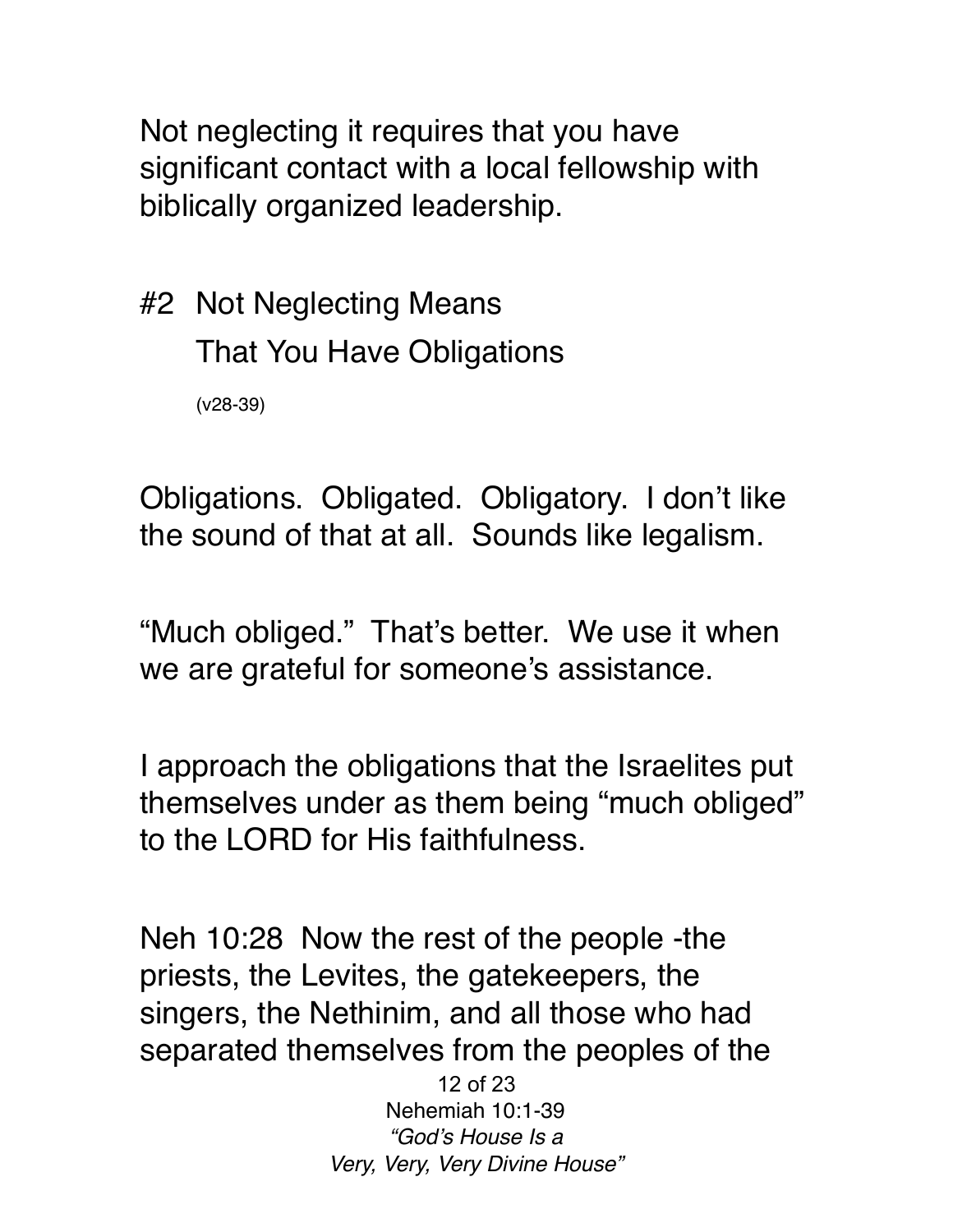lands to the Law of God, their wives, their sons, and their daughters, everyone who had knowledge and understanding -

I can almost feel the excitement, the expectation, of the entire assembly of Israel. It was, to use a descriptive word, *palpable*.

The more we realize the truth that Jesus is in the midst of the gathered church on earth, the more palpable our times together will be.

Neh 10:29 these joined with their brethren, their nobles, and entered into a curse and an oath to walk in God's Law, which was given by Moses the servant of God, and to observe and do all the commandments of the LORD our Lord, and His ordinances and His statutes:

Don't get hung-up on the word, "curse." They were confessing that they would keep God's Law - the Mosaic Law - and if they didn't, they acknowledged there were consequences.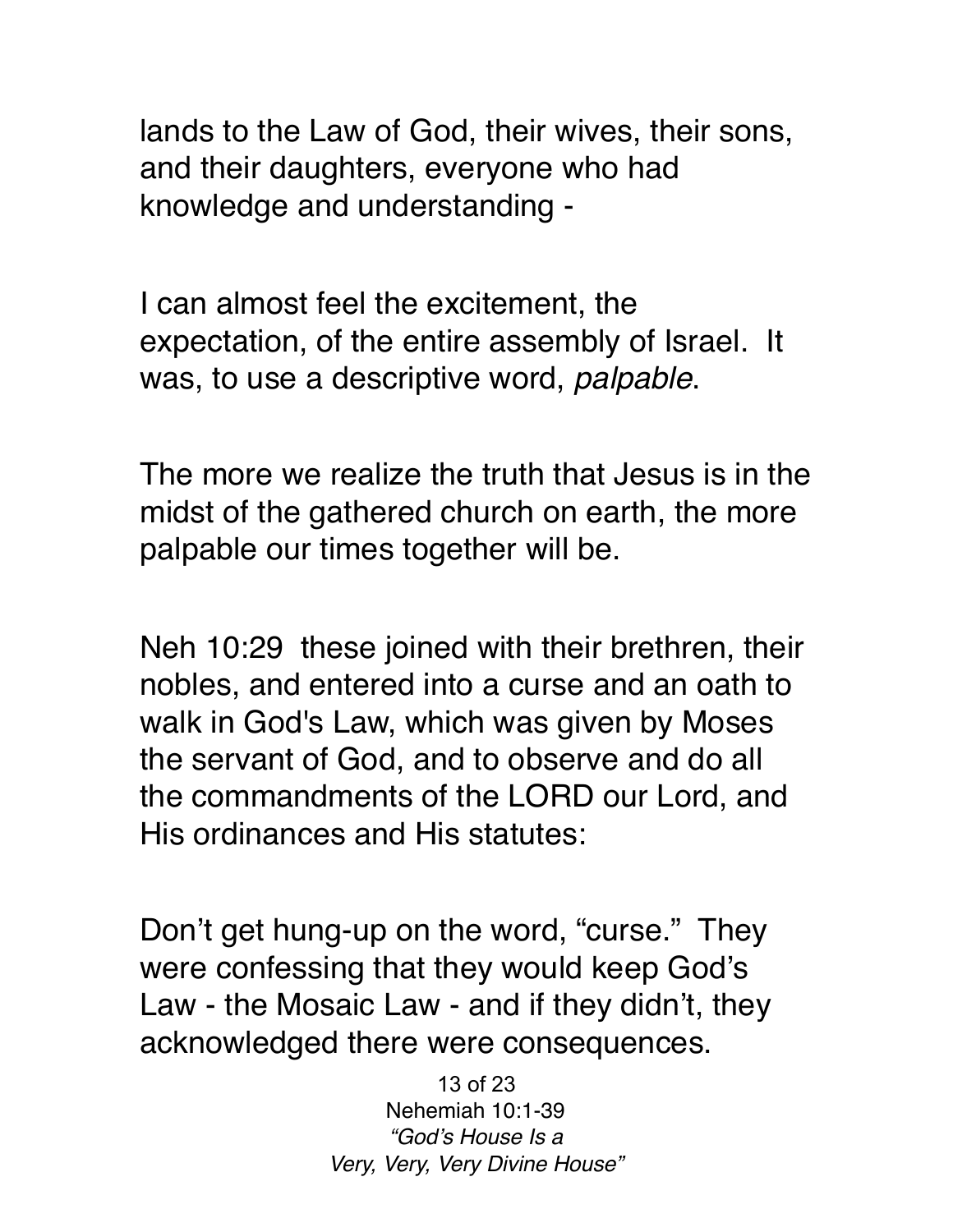They were much obliged to have the Law - even if they would be disciplined for disobeying it.

Neh 10:30 We would not give our daughters as wives to the peoples of the land, nor take their daughters for our sons;

The reason for this was *religious*, not *racial*. Foreign spouses would result in the Israelites worshipping foreign deities.

There are no 'racial' barriers, in the church, insofar as marriage goes. But there is still what we might loosely call a 'religious' restriction. **The apostle Paul indicates a believer in Christ should not wed a nonbeliever.** 

Neh 10:31 *if* the peoples of the land brought wares or any grain to sell on the Sabbath day, we would not buy it from them on the Sabbath, or on a holy day; and we would forego the seventh year's *produce* and the exacting of every debt.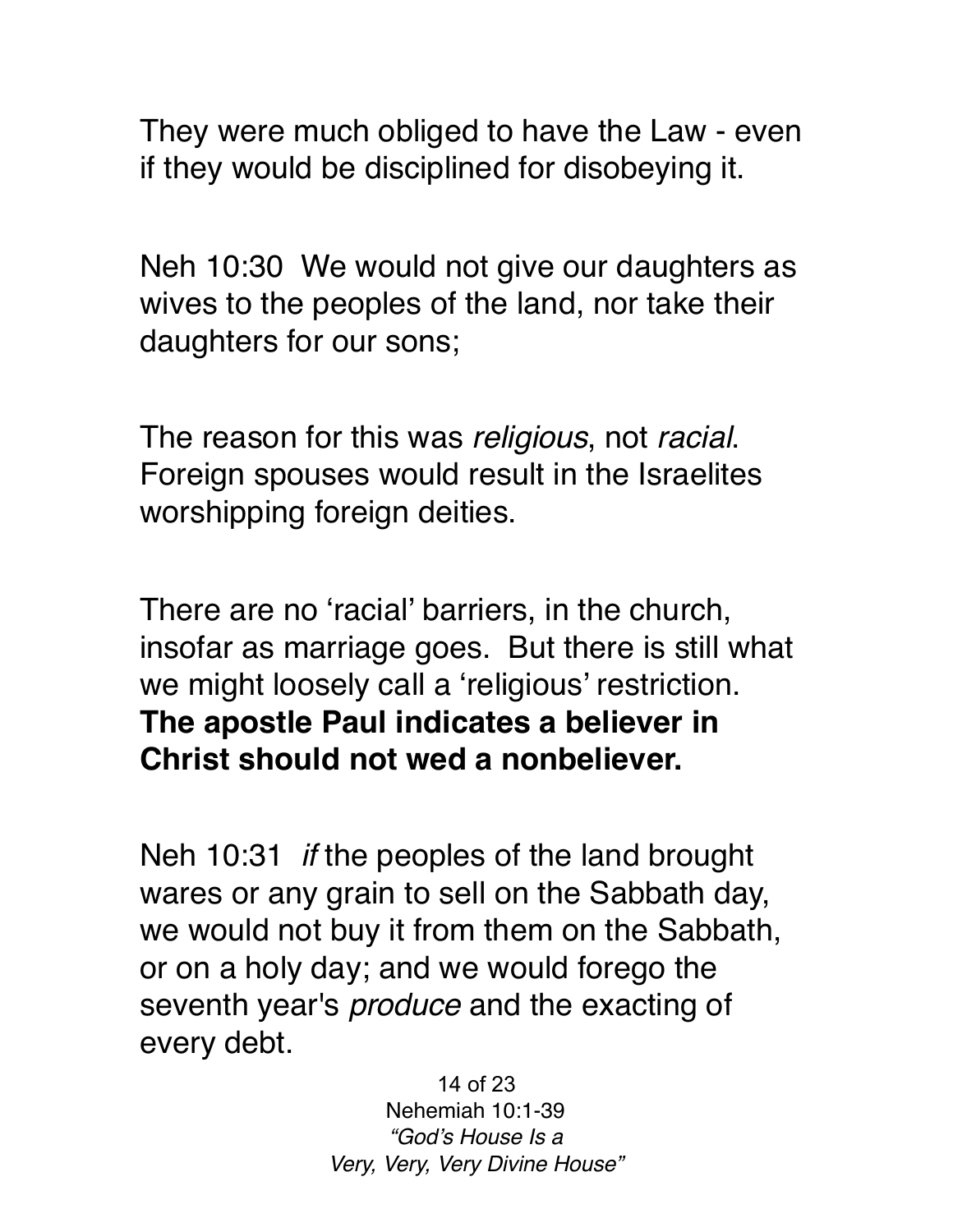Apparently the Jews had been reasoning that buying from Gentile merchants on the Sabbath was not a violation. It was. They repented.

They also committed to keep the every seventh year Sabbath as prescribed in the Law.

I'm not going to go into a long apologetic on why we in the church age are under no obligation to observe the Sabbath. We did that a lot in our studies in Exodus. I'll simply point out this one thing. The Sabbath is a lot more than Saturday worship, and not working from sundown Friday through sundown Saturday. It involved a Sabbath year every seventh year; and a Jubilee year every seven times seven years.

To my knowledge, **none** of the groups who insist a believer must 'keep' the Sabbath are observing the Sabbath year, or Jubilee. Thus despite their claims, **they** are NOT keeping the Sabbath.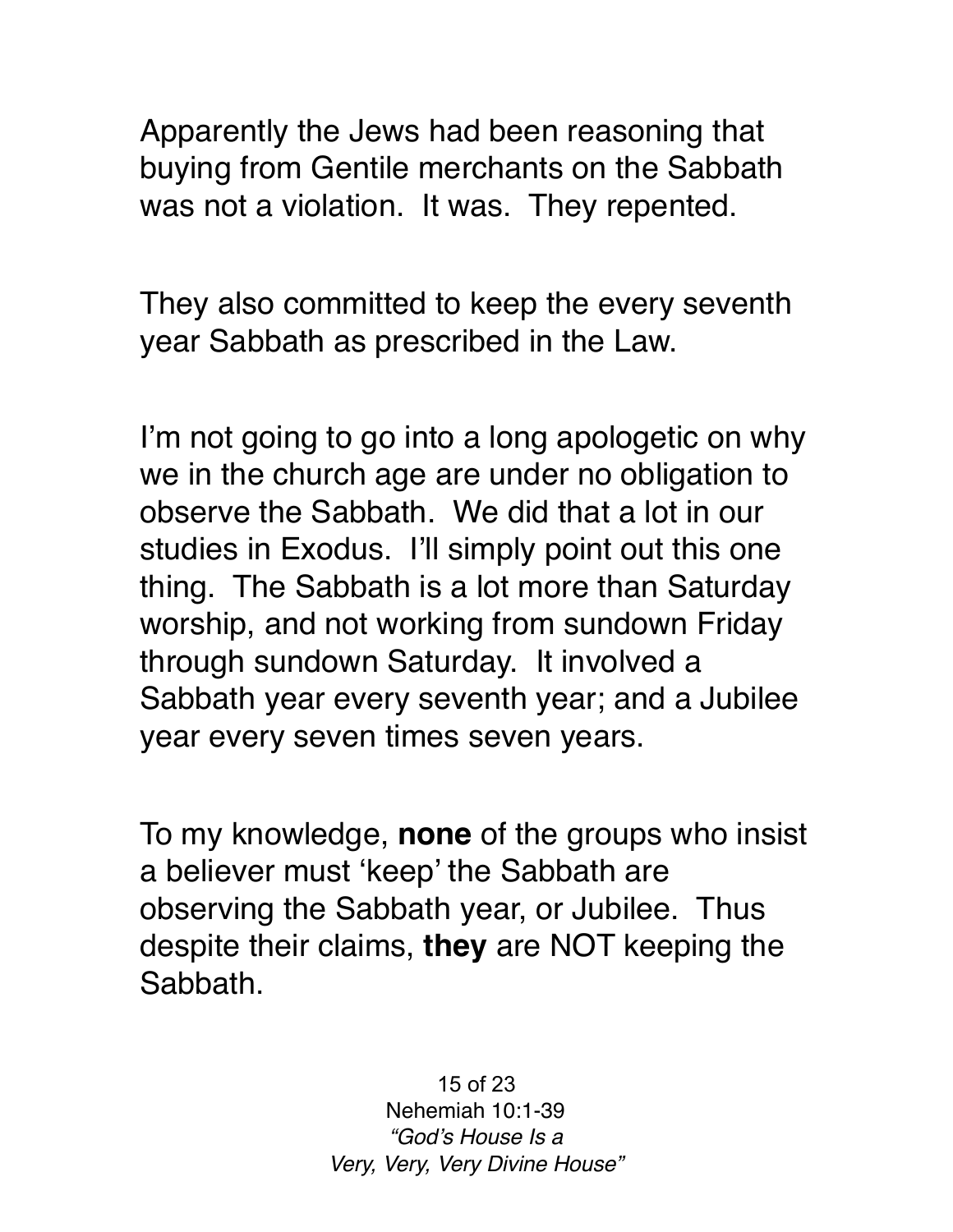Neh 10:32 Also we made ordinances for ourselves, to exact from ourselves yearly onethird of a shekel for the service of the house of our God:

Neh 10:33 for the showbread, for the regular grain offering, for the regular burnt offering of the Sabbaths, the New Moons, and the set feasts; for the holy things, for the sin offerings to make atonement for Israel, and all the work of the house of our God.

They were much obliged to give financially to the support of the Temple.

We talk about giving when it is in the text we are reading. In the church age, we can establish from the Bible that a believer in Christ should give money regularly, joyfully, and sacrificially as you have purposed in your heart.

Ask yourself:

1. Do I give to my church regularly? 16 of 23 Nehemiah 10:1-39 *"God's House Is a Very, Very, Very Divine House"*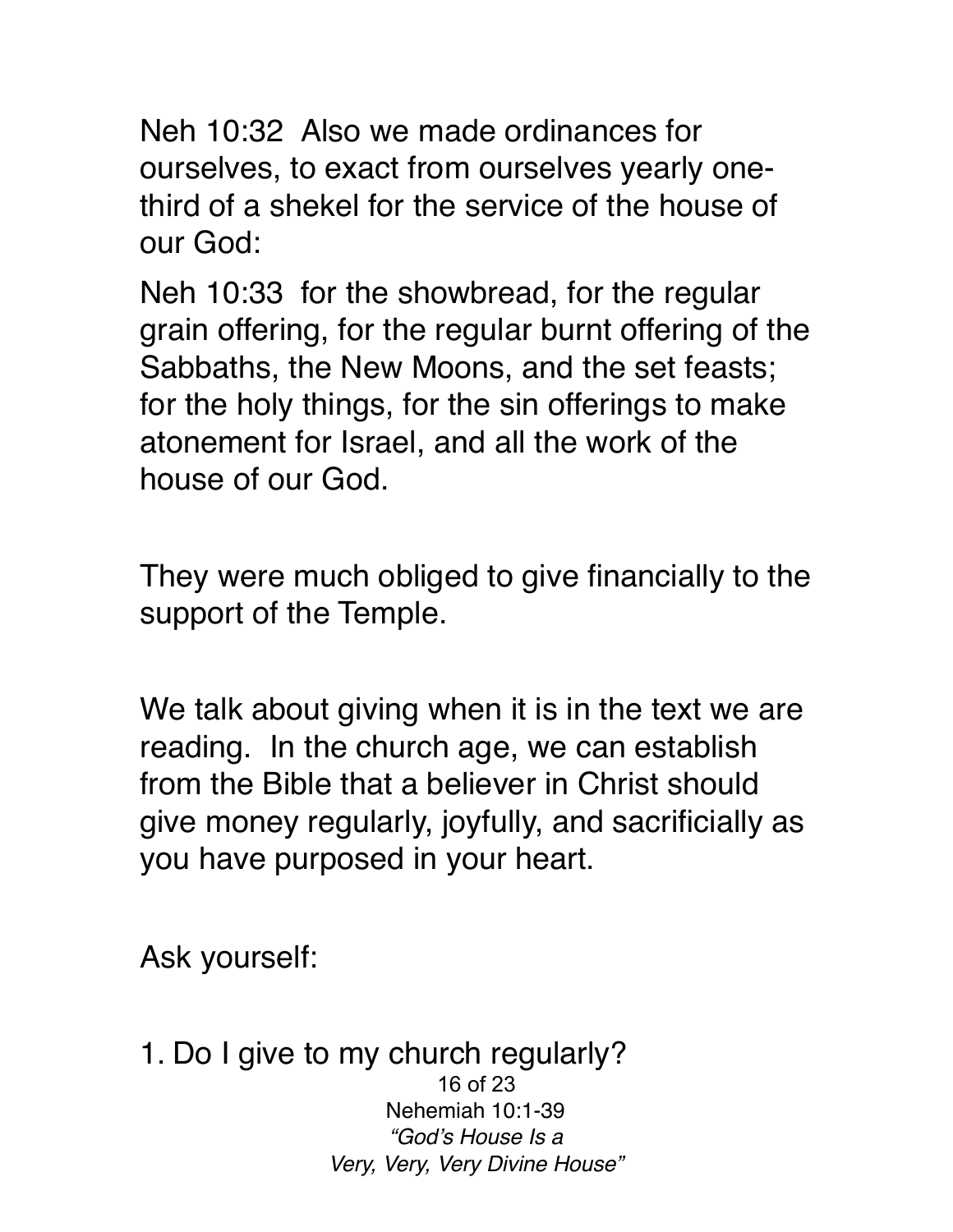- 2. Do I give joyfully?
- 3. Is my giving sacrificial, as the Lord and I have purposed in my heart?

Considering all that Jesus has freely given us, we ought to be much obliged to use our money to support His body on the earth.

Neh 10:34 We cast lots among the priests, the Levites, and the people, for *bringing* the wood offering into the house of our God, according to our fathers' houses, at the appointed times year by year, to burn on the altar of the LORD our God as *it is* written in the Law.

Have you ever thought about how much wood they needed to stoke the fire of the Temple altar? More that the one or two cords we used to be able to burn before Big Government discovered air quality.

I read that the Israelites had to gather wood nine times throughout the year.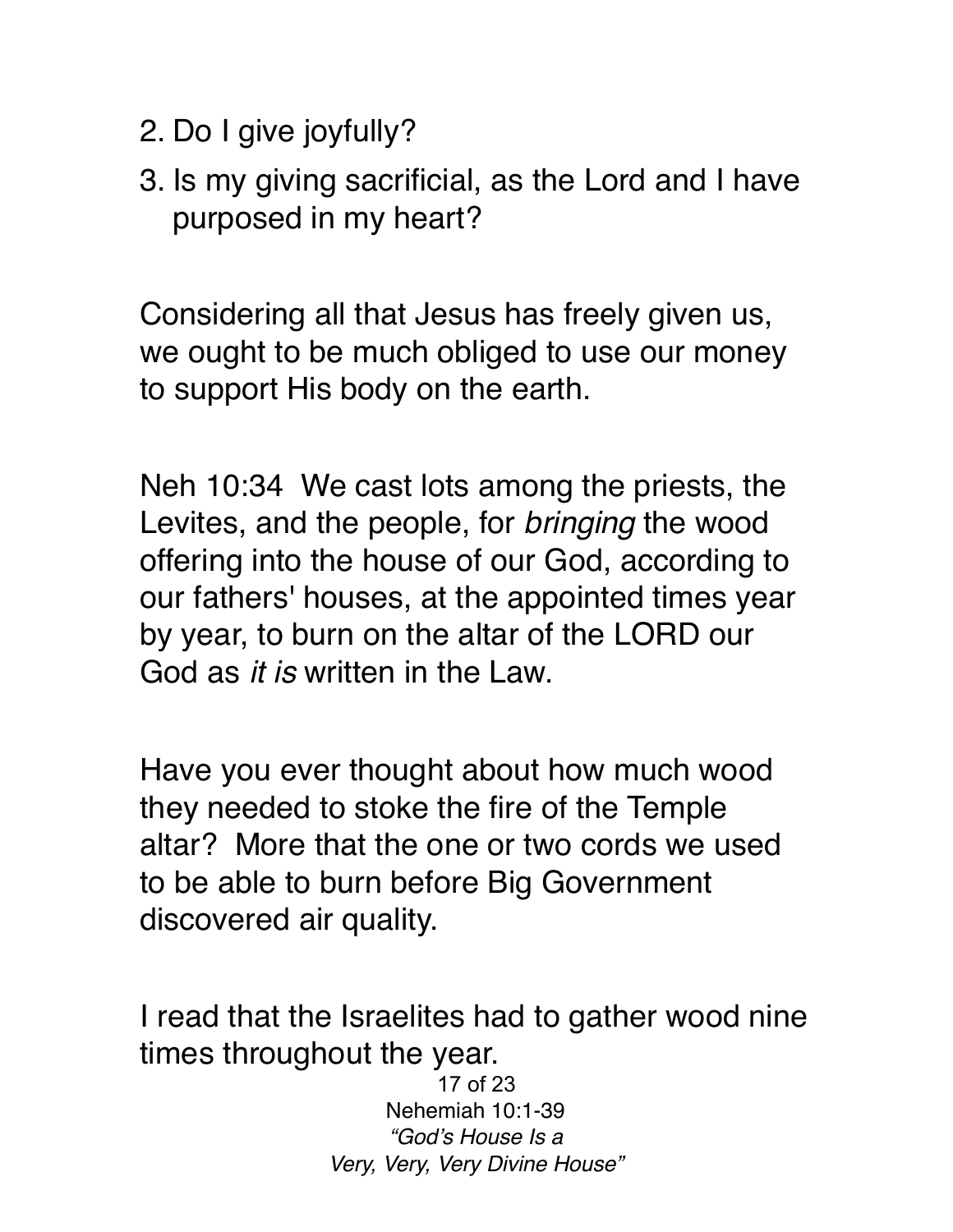No one was specifically tasked to do it in the writings of Moses, so they used the biblical method of casting lots.

A long, long time ago, in a younger body far from mine, I would go out and cut wood with the really manly men. There's nothing quite like the fellowship you share over chain saws and woodsplitters.

These Israelites... No tractors that toppled the trees in an orchard... No chain saws... No hydraulic splitters.

It speaks of hard work. Are you much obliged to do what is hard, or less glorious, serving in the church?

Neh 10:35 And *we made ordinances* to bring the firstfruits of our ground and the firstfruits of all fruit of all trees, year by year, to the house of the LORD;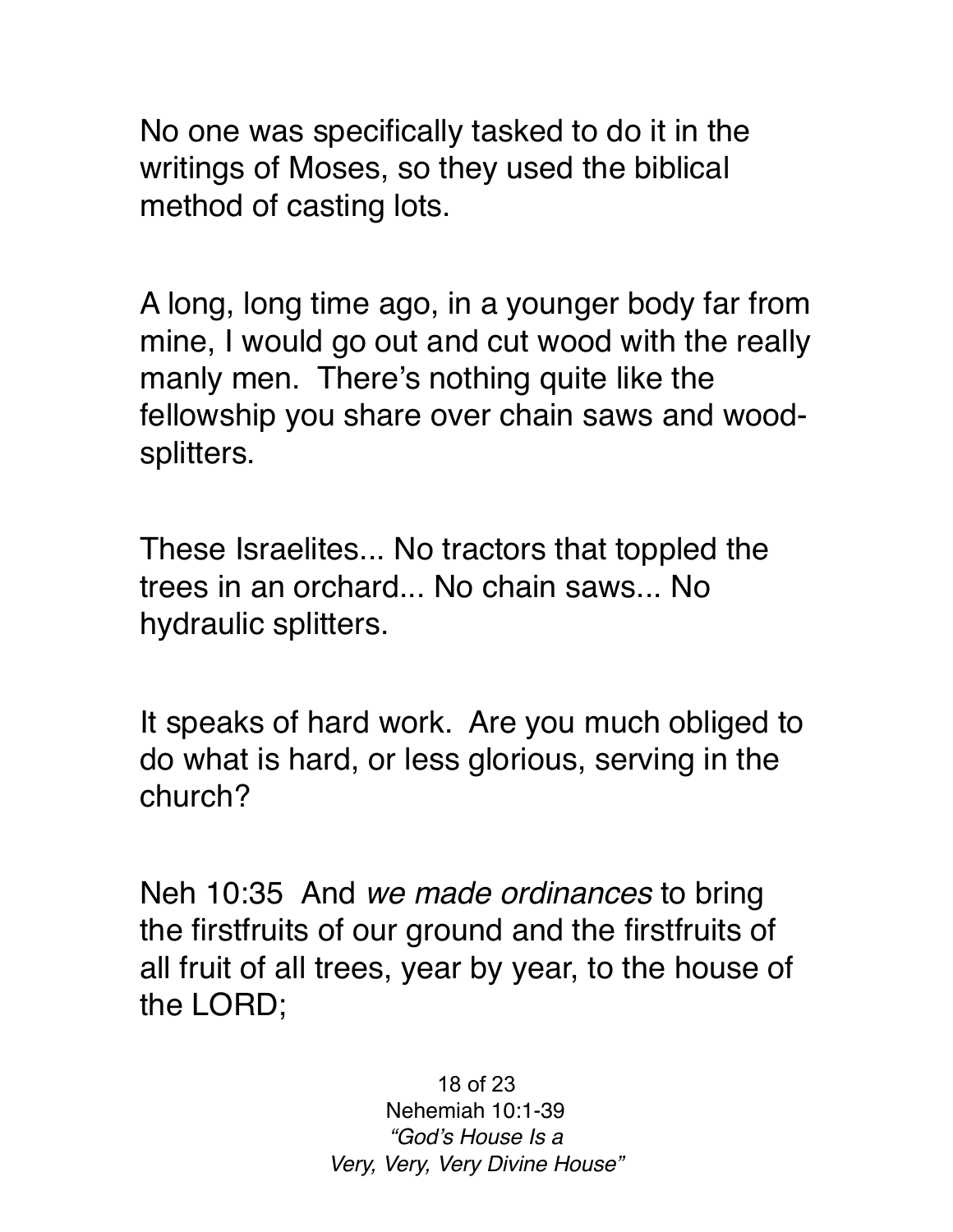Neh 10:36 to bring the firstborn of our sons and our cattle, as *it is* written in the Law, and the firstborn of our herds and our flocks, to the house of our God, to the priests who minister in the house of our God;

Neh 10:37 to bring the firstfruits of our dough, our offerings, the fruit from all kinds of trees, *the* new wine and oil, to the priests, to the storerooms of the house of our God; and to bring the tithes of our land to the Levites, for the Levites should receive the tithes in all our farming communities.

Everything that was "first" belonged to God. Putting God first - that's something you should be much obliged to do. What does that mean, though? The Oswald Chambers daily devotion the other day was titled, "Put God First." He discussed putting your trust in God first... putting God's will first... and putting God's Son first.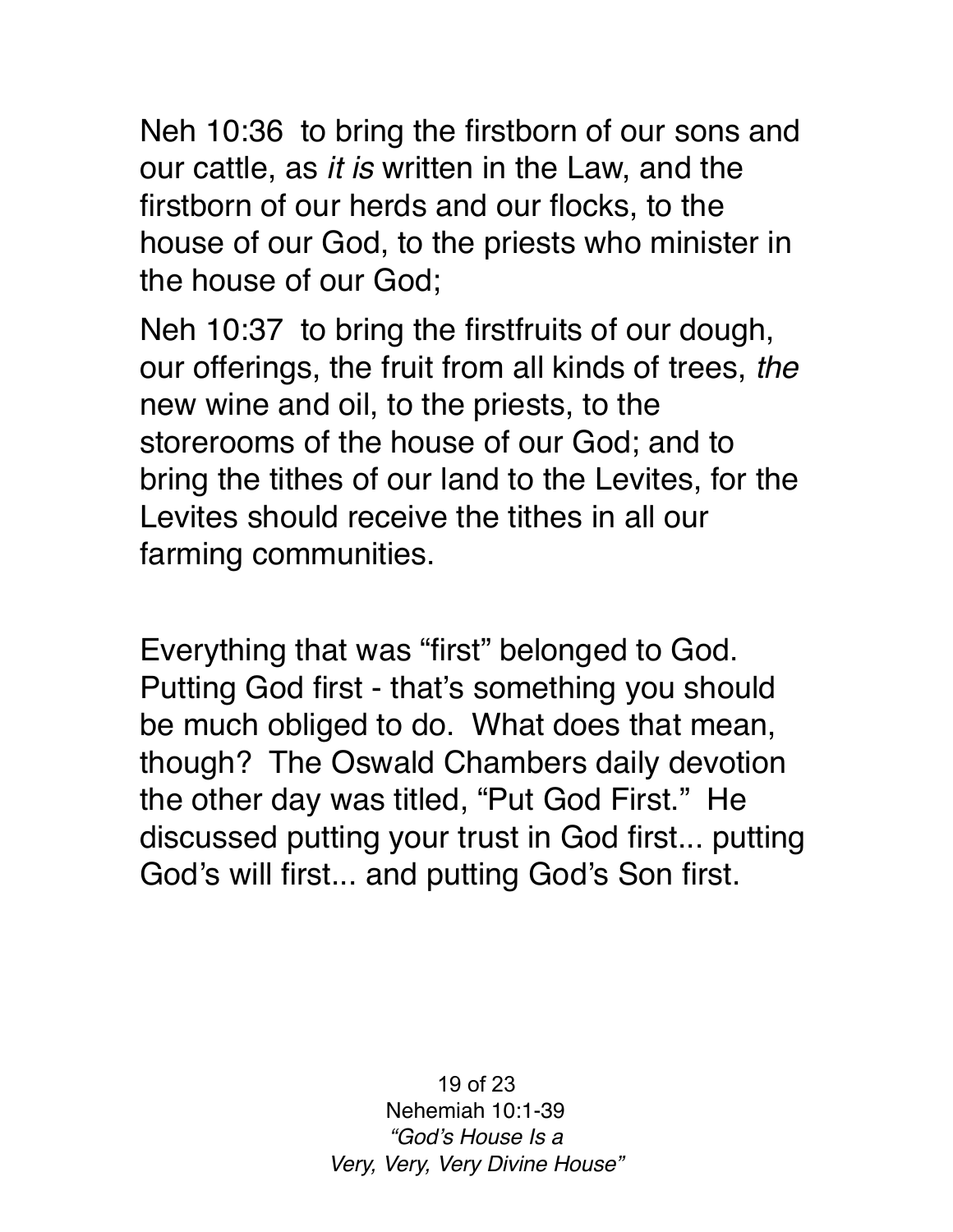Then he said, "Am I allowing my natural life to be slowly transformed by the indwelling life of the Son of God? God's ultimate purpose is that His Son might be exhibited in me." Think on that.

Neh 10:38 And the priest, the descendant of Aaron, shall be with the Levites when the Levites receive tithes; and the Levites shall bring up a tenth of the tithes to the house of our God, to the rooms of the storehouse.

Neh 10:39 For the children of Israel and the children of Levi shall bring the offering of the grain, of the new wine and the oil, to the storerooms where the articles of the sanctuary *are, where* the priests who minister and the gatekeepers and the singers *are;* and we will not neglect the house of our God.

10% of the 10% went to the Levites to distribute to the priests. It was their only source of income.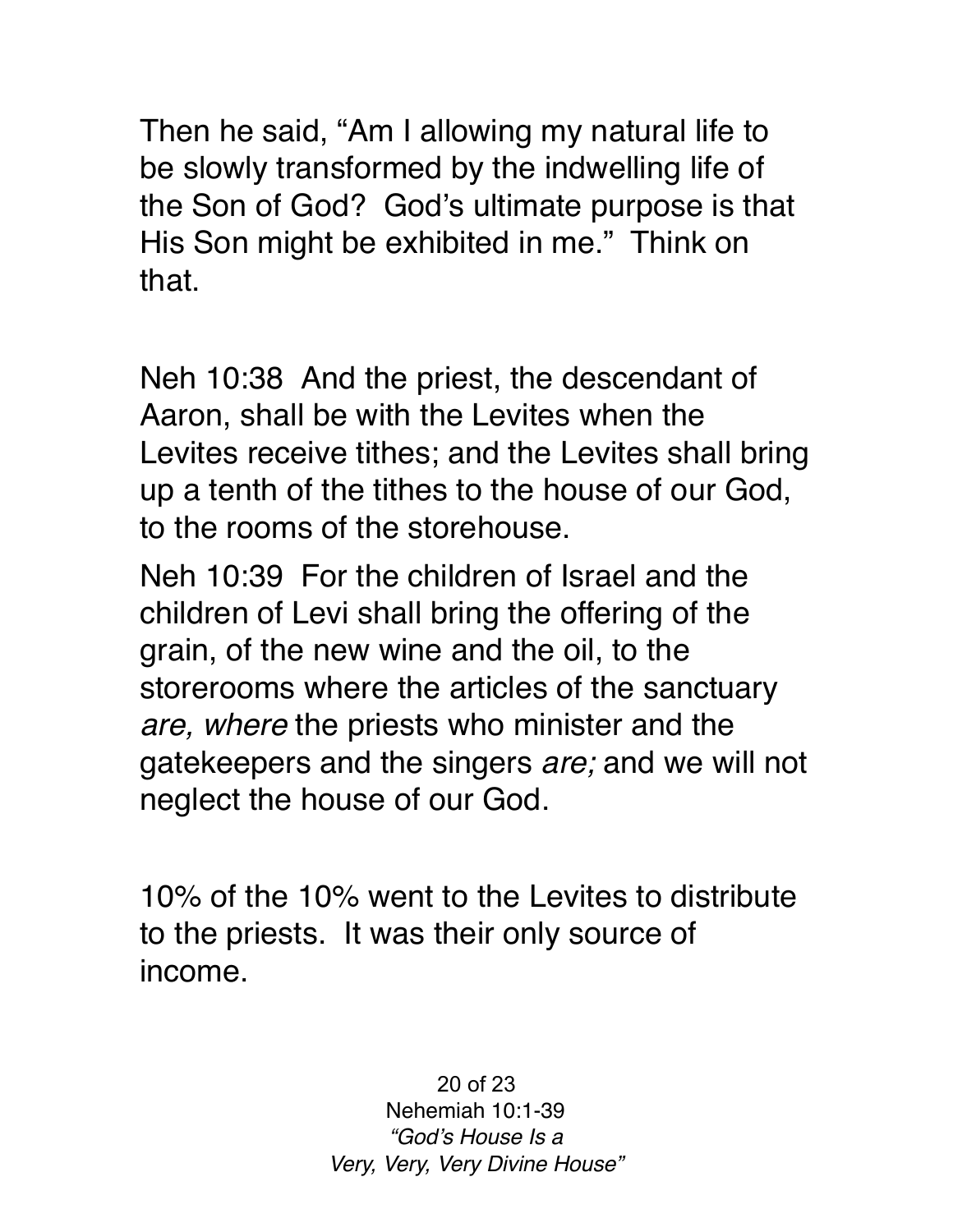I can't make a direct correlation to New Testament ministers and church staff, except to say that the apostle Paul thought it important to pay ministers while he worked to support himself.

What I do see in this is that the priests must have often had very little. When the people backslid, and withheld their tithe, the priests felt it. But they continued, trusting God - much obliged for the privilege of serving Him in their calling.

Their promise, "we will not neglect the house of our God," would be kept by their doing these things. Rededication - it's a good thing.

**Fire** was destructive for Notre Dame. It was formative for the church. Told to wait for the promise of the Father, on the Day of Pentecost after Jesus ascended to Heaven, the disciples experienced the coming of the Holy Spirit.